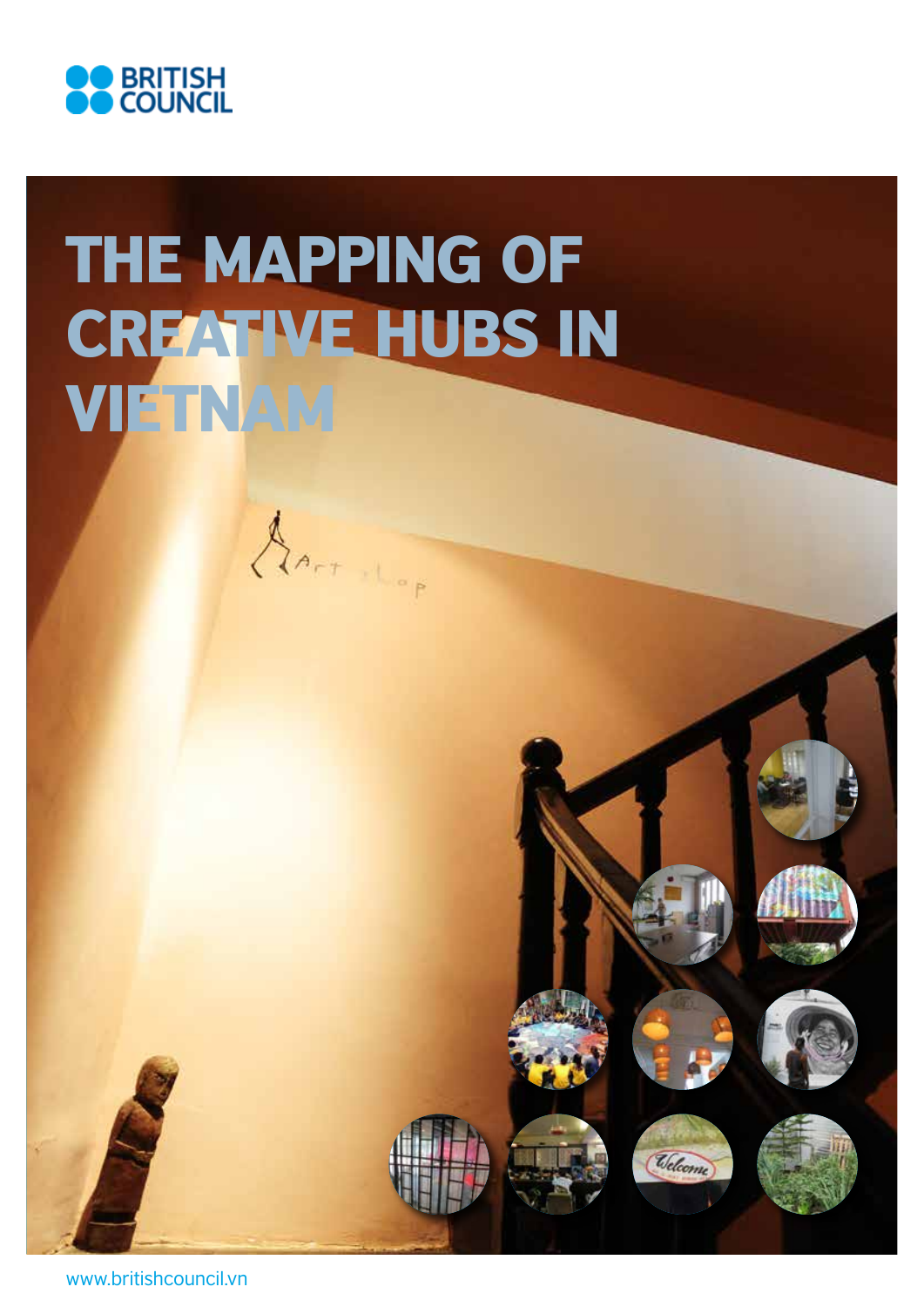# **CONTENT**



Introduction 4

- 1. Stable and supportive landlords/authorities 21
- 2. SKILLS TRAINING 21
- 3. Financial support & Investment 23
- 4. Networking/Idea exchange/ Consultancy 23
- 5. Communication support 24
- 6. Other kind of support 24

### The Creative Scene in **Vietnam 8**



Creative Hubs The Key Words 6



- 1. EVERY DAY SOMETHING NEW 8
- 2. CREATIVE HUBS 9
- 3. A Brief History of Creative HUBS 12
- 4. The impact creative hubs are having in the local context 14
- 5. Creative people who are they? 16

### Support for Creative Hubs 19

A Few Last Words 25







### List of Creative Hubs in Vietnam 26

HA NOI CAPITAL 26 ho chi minh city 28 OTHER CITIES 29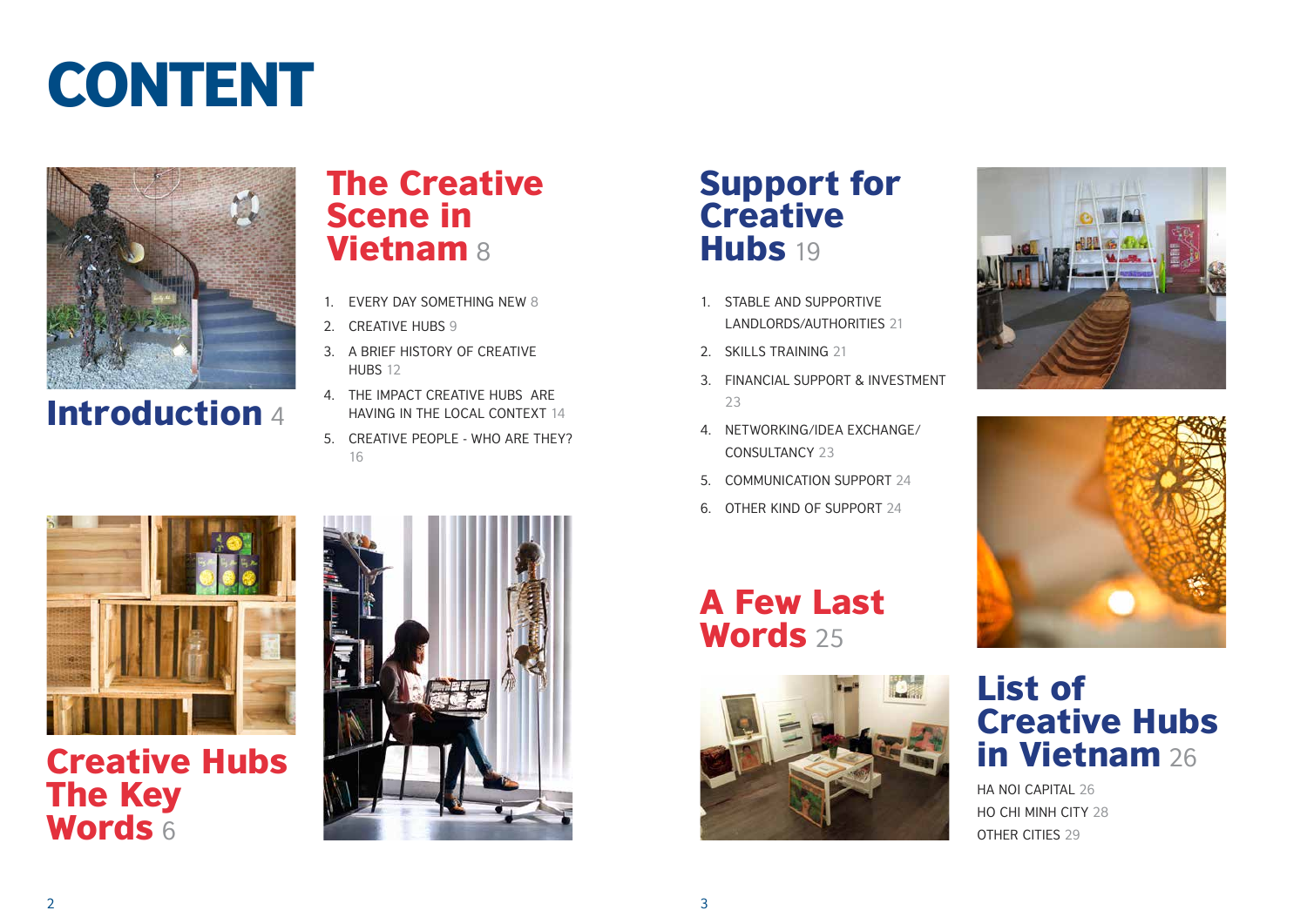

# INTRODUCTION

This research was implemented by journalist/ media consultant Truong Uyen Ly as requested by the British Council in Vietnam. The objective of the research was to carry out the mapping of creative hubs in Vietnam via desk research and interviews with creative entrepreneurs/practitioners in Hanoi and Ho Chi Minh City.

The researcher gave priority to names/contacts/ places that are most popular, accessible, and trendy in the local context. The researcher also gave priority to the sectors that are most relevant to her own knowledge and experience as a journalist in art and culture. Major sectors of this research are: visual arts, music, film, dance, design, and ICT (information

and communication technology) e.g. software and computer services and start-ups

The researcher also gave priority to new people, new events, or new activities, some of which are considered underground or experimental in the local context. The researcher believes change is made by people who try to do something different.

It is also difficult and challenging to research all creative sectors within a short period of time. The researcher hopes that her choice of the newest developments will represent creative hubs in Vietnam in their latest stage of development.

Trương Uyên Ly Journalist / Media Consultant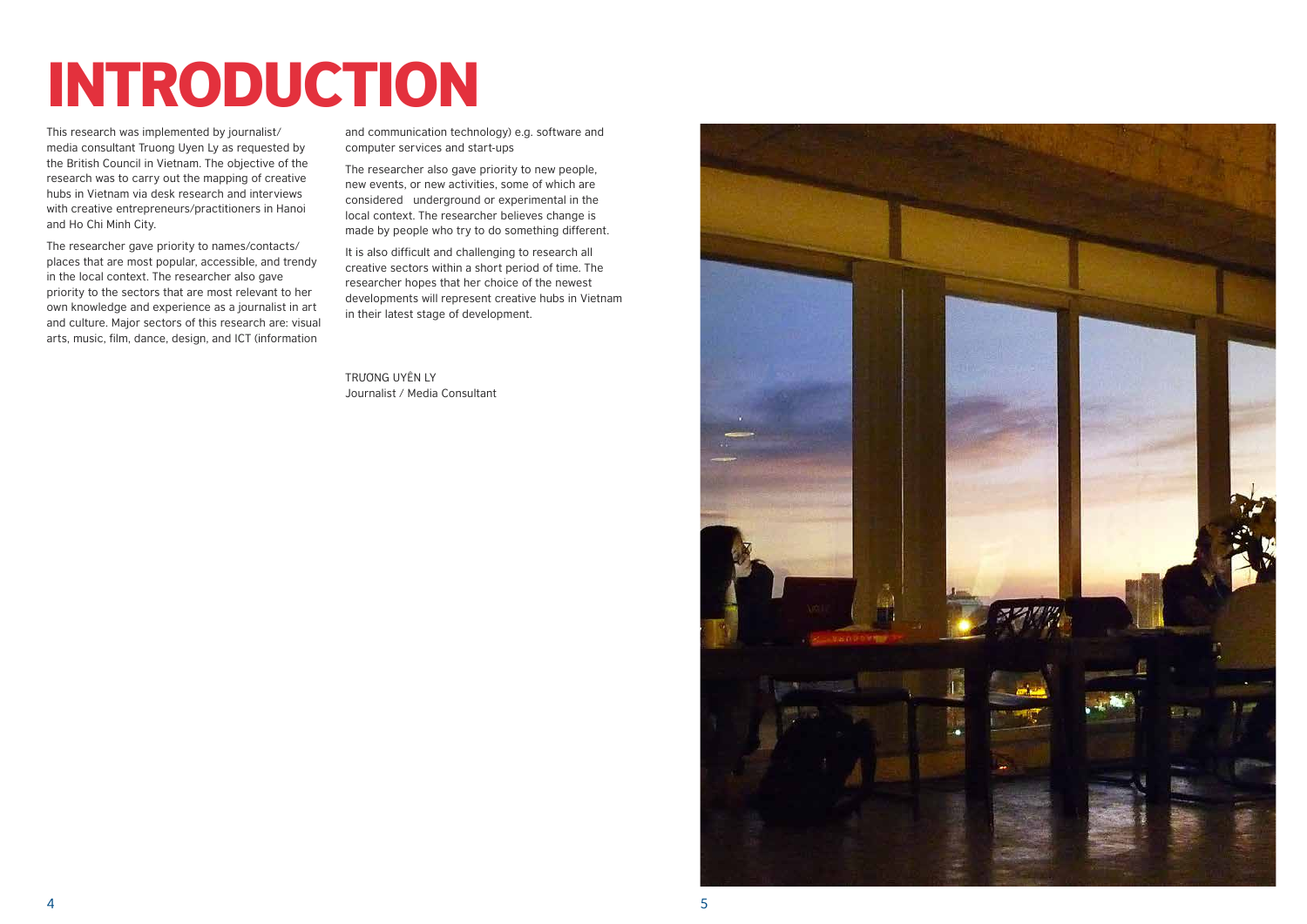## CREATIVE HUBS - THE KEY WORDS



## **44** networking

### **44** business oriented

All creative hubs in Hanoi and Ho Chi Minh City are different in scale and in the type of activities they are involved in. Each of them is a unique example of what is called a "creative hub". It could be a co-working and networking space (The Start Centre, Work Saigon), a training institution (ADC Academy), an investment Fund and a co-working space (Saigon Co-Working), a place where broader creative ideas are welcomed (Saigon Outcast, Hanoi Rock City), an online information sharing forum (Hanoi Grapevine), or a talk-discussion base for all creative people and those interested in art (Ca phe thu 7).

Because of the uniqueness of each space/platform, it is a challenge to classify them. For clarity, I used the key words: 'networking', 'creative' and 'business oriented' to identify creative hubs. They should be a platform or meeting place for creative people such as artists, musicians, designers, film makers, apps makers, start-up entrepreneurs and the creative community in general.

With regards to 'business', there are various business models, including not for profit and for profit e.g. Saigon Co-Working, e.g. Work Saigon and ADC Academy, or not for profit e.g. Ca Phe Thu 7, it could bring no profit to the owner but it could run by itself e.g. Saigon Outcast.

Using those three key words, I have identified nearly 40 creative hubs in Vietnam.

## **LE** creative



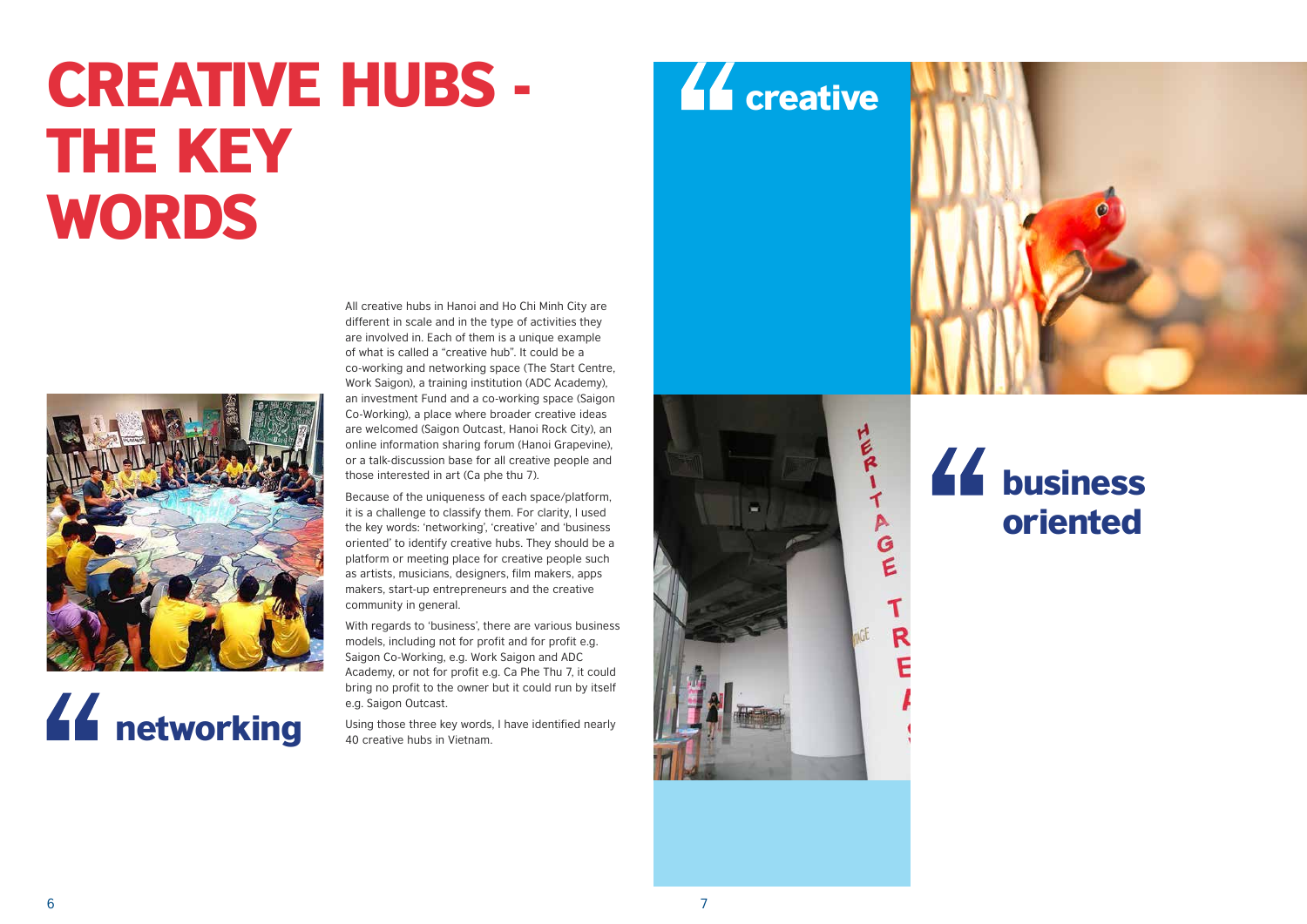#### **2. Creative hubs**

### From partly independent to 100% independent

Unlike the creative scenes of the 1990's to early 2000's when many creative and experimental arts spaces and events were funded by, and dependent on, foreign cultural institutions such as L' Espace, the Goethe-Institut, the British Council and the Ford Foundation; the scene is now changing and becoming more independent.

One example of partly independent hubs is Life Art/ Black Box which opened in 2010 as a hub for theatre exploration, classes and workshops using art, music, theatre and dance techniques in selfunderstanding and improvement. Phan Y Ly, the founder of Life Art sets clear goals for Life Art, it will operate as a social enterprise and not be completely dependent on external funding. Life Art has had a number of theatre projects which received funding from the British Council and CDEF



Heritage Space was unofficially launched in February 2014. It is a large area on the ground

( The Cultural Development and Exchange Fund from Denmark) but most of its workshops were organized using their own resources with contributions (class fees and time) from participants and young volunteers. Another example is Manzi  $\mathbb I$  an art gallery-café-art shop which is 100% funded by its Vietnamese owners. The place is partly supported by CDEF which supports the production costs of its

cultural events but is otherwise self-funded. The most prominent examples of 100% independent i.e. self-funded hubs are: Heritage Space and Zone 9/ X-98) in Hanoi and Station 3 A in Ho Chi Minh City.



## THE CREATIVE **SCENE IN** Vietnam

#### 1. **EVERY DAY SOMETHING NEW**

Doi Moi, (the economic reform and poverty eradication program initiated by the Vietnamese government in 1986) and globalization are bringing exciting changes to Vietnamese society. Fast economic growth (GDP has increased by an average of 7-8% every year since 1990) (1); the spread of the internet and the rapid development of social media in Vietnam (Vietnam has the fastest growth in terms of new Facebook users in the world  $\Box$  according to ICT news) are changing and bringing new elements and ideas to the creative scene in Vietnam every day.

During the first week of this research (early April 2014), the researcher witnessed the closure of Saigon Hub, a well-known creative hub in Ho Chi Minh City among the ICT and start-up community. Six days later, Station 3 A, probably the most exciting creative space in Ho Chi Minh City opened and serves as an art based hub including Mai's gallery and Saigon Open City as well as an art fair and market space for graffiti artists, fashion boutiques and interior and decorative objects shops. In Hanoi, in early May, an art/music café called Hầm Hành (the Onion Cellar) opened on Doi Can Street and has become a home and meeting place for experimental film and music makers. In another part of town, there is a new co-working space called Wunder Lab which targets the media sector. The latest news is that the 'old' Zone 9 will be re-open in two months with a new name ' X-98', under the management of the original founder, architect Tran Vu Hai.

More and more creative hubs are opening. People are meeting, sharing ideas and doing something new. The creative scene is certainly developing and has gone far beyond the researcher's expectation. Before starting this research, I could only name about ten creative hubs in Vietnam. At the time of writing, there are over 40 creative hubs in Vietnam.

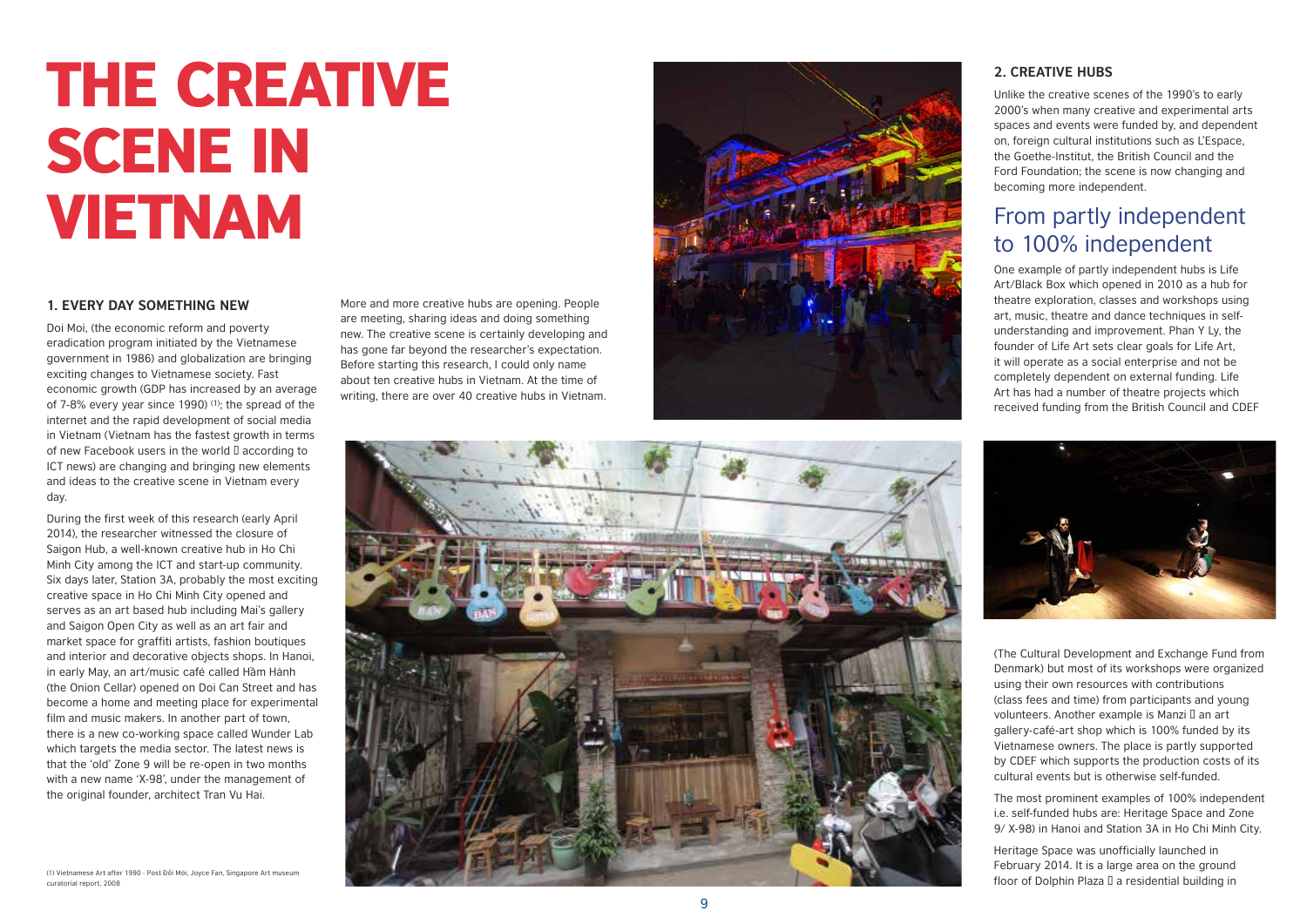

the My Dinh area of Hanoi. Ms Nguyen Hong Minh, general director of the owner of Dolphin Plaza (TID joint-stock company) and an art collector, said "I'd like to have a centre  $\Box$  a playground  $\Box$  a destination for intellectuals and artistic people to meet and exchange ideas, a place where one can express ideas and opinions freely. It is ok and healthy if the ideas are different and controversial". Heritage Space has 3 large rooms; a gallery for art exhibitions, a book shop/café/library for art talks/ presentations, music events and book launches and a business centre with free Wi-Fi and books on the shelves. The third room is a conference hall, which is flexible and can be used as a large open space for a variety of events and activities. At the moment, Heritage Space sometimes provides space free of charge for exhibition or events. Most of the events are free to the public except for some music events.

Station 3 A is a large space (2,000 m2) between two tall buildings on Ton Duc Thang Street, Ho Chi Minh City and is another exciting example of a 100% independent hub. Ms Do Thi Tuyet Mai from Man Nghi Company Ltd (the owner of Mai's Gallery) invested in constructing the space and sub-let it to creative people such as painters, fashion designers, photographers and artists. For a number of years, the space was a restaurant and partly empty. Station 3 A (3 A means ALTERNATIVE ART AREA) opened on 6 April 2014 as a venue for artists to introduce their work to the public. Ms Mai's goal was to build a physical connection and meeting place for creative people, the local community and tourists. She wants Station 3 A to be similar to So Ho in New York or Zone 798 in Beijing.

a game studio of Dong  $\Box$  the Flappy Bird creator, a décor art shop, an architect's office, and an animation studio. There are more examples of 100% independent

ZONE 9 (now closed but due to be re-launched in another location in two months) was a cultural hotspot in Hanoi]. The original location was an 80's style building, originally a government owned pharmaceutical company which was discovered

by Tran Vu Hai a young and active architect who already impressed many art people with his vintage decor style, shown to good effect In Bar Betta a popular and stylish bar. With a few friends, Hai hired a big space and set up Bar Betta 2 a bar/ nightclub with an industrial atmosphere and eclectic décor and furnished with redundant machinery, old windows, bottles and metal bars. The bar became a new entertainment place for thousands of young locals and expats in Hanoi.

The old communist style and the melancholy atmosphere of the Zone 9 buildings was also very attractive to many other creative people such as painters, bar owners, architects, dancers, photographers and wedding planners. It soon became a popular 'hang out' place for young Hanoians . It seemed to become a concern for the local authorities and after a fire which killed 6 people, it was forced to close down. Tran Vu Hai, who is now developing another

redundant industrial property, X-98 and explained " The area is not as big as Zone 9 and will be much more organized. I want to avoid what happened to Zone 9 where everything happened all of a sudden without any plan, I want to turn it into a creative zone and there will be no clubs or bars which might be 'sensitive' from the authorities' point of view. There will be a café, a restaurant, fashion boutiques,





hubs, like CAMA a music company owned by expats who love music and Hanoi Rock City a space for all kinds of creative events. Since 2008 CAMA has brought famous international (mostly rock) bands to Vietnam. In early 2012 they opened a music bar CAMA ATK. The bar became a hub for experimental music events and people such as Vu Nhat Tan, Luong Hue Trinh, the Ca Tru and Dan Tranh group, the Onion Cellar founders as well as a number of foreign musicians who live in Hanoi to meet, exchange ideas, cooperate on projects and perform together. The bar has helped attract new audiences for experimental music. Hanoi Rock City opened in late 2010, it is owned by a group of Vietnamese and English friends who loves art and music. The venue hosts all kinds of creative events but mostly music events. It also welcomes graffiti and hip hop artists, flea market organizers and performance artists, etc. and offers free space for artist, musicians and dancers to practice in the day time. The Onion Cellar Hầm Hành, an art group, now has a physical meeting place the bar/café Hầm Hành which was founded by Vietnamese and French friends who love experimental film and music.

(See the list of creative hubs attached for more info)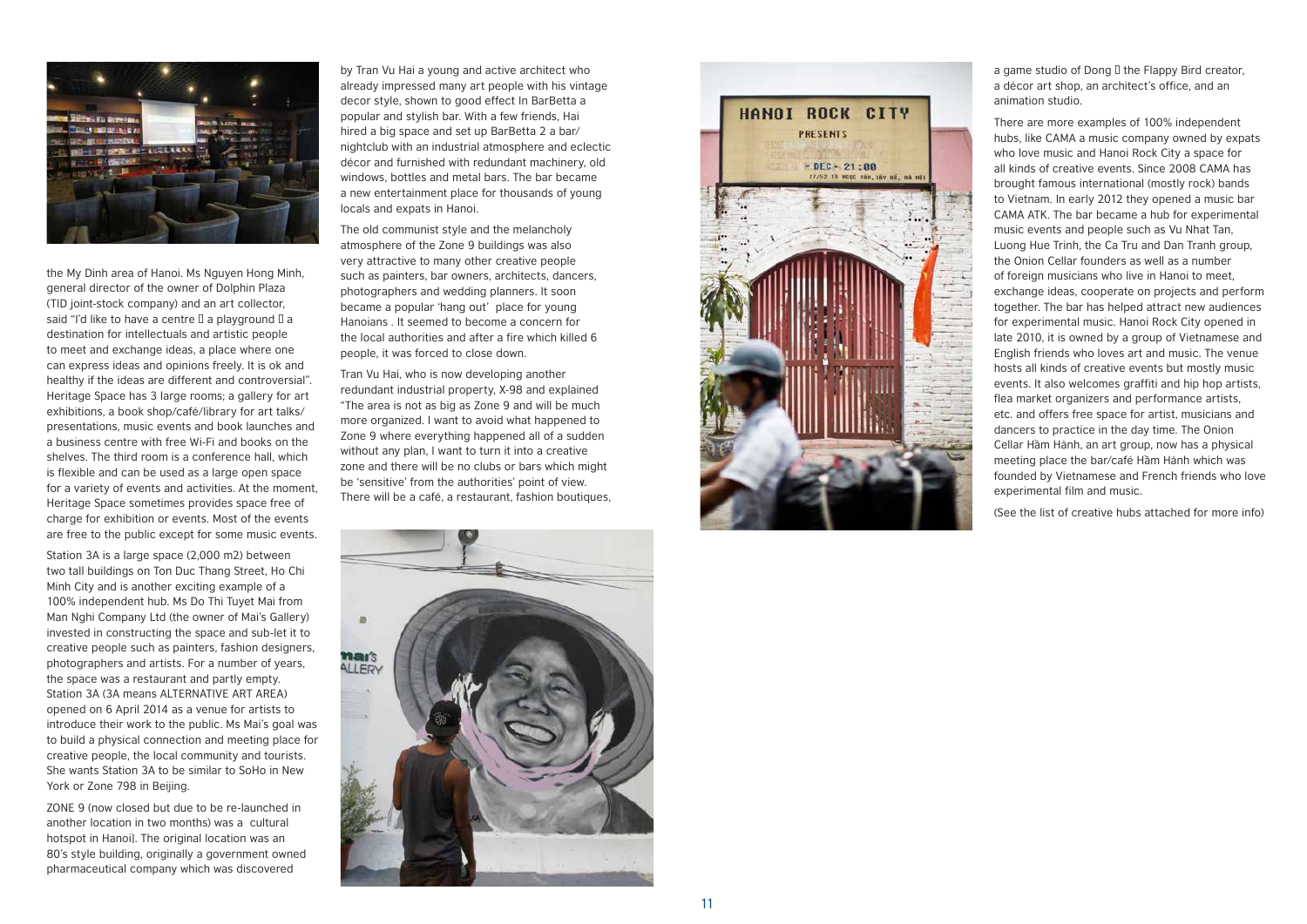#### **3. A Brief History of Creative Hubs** (2)

Some of the oldest the creative hubs in Vietnam were built within the last two decades. Salon Natasha is probably the oldest (established in 1990) (3). L'Espace, Goethe Institute and the British Council have been meeting places for many creative people in Vietnam since the early 2,000's. Other local hubs were set up in the 1990s (Gallery Không gian Xanh opened by Ms. Nga in 1997) (4) Nhà Sàn studio (1998), studio Anh Khánh (opened to the public in 1999), Centre for Contemporary Art (by Trần Lương opened in 2002, closed in 2003), Art Vietnam Gallery (opened in 2002, now open by appointment only), TPD (Centre for Assistance and Development of Movie Talents) was founded in 2002, Quỳnh gallery (late 2003), Ryllega gallery (2004), Then San Art, Ho Chi Minh City opened(2007), New Space Arts Foundation, Hue (2008), Tadioto art bar (2008), Gallery Bui (opened in 2008, closed in late 2011), added to the scene. Between the end of 1990s, and the first decade of the 21st century, there were fewer creative hubs being established than now.

The scene has changed significantly in the last few years, particularly since 2009 and the opening of Doclab, 7 Ca Phe Thu a café with free weekly art talks for the public followed by YxineFF (2010), Zero Station (Ga 0, in 2010), Hanoi Rock City (2010), Manzi (late 2012), Cama ATK (2012), Saigon Outcast (2012), DOM DOM (early 2013), then Zone 9 (early 2013, closed in early 2014), Heritage Space (early 2014), ADC Academy (March 2014),Work Room Four (2013, re-opened at a new space in May 2014), Station 3A (April 2014), which help increased the number of creative hubs in Vietnam massively and diversify the creative scene much more than before, especially in terms of experimental music, film making, design and public access to art and culture.

With Dom Dom and CAMA ATK, experimental music has a physical space for musicians to perform regularly for the first time. Doclab was opened as a meeting place for young film makers to learn film making techniques and use the equipment and facilities at a very reasonable cost. Together with TPD, a training centre for young film makers, Doclab has encouraged a number of young film makers in Vietnam, which has helped to build a bigger community and audience base for the creative scene in Hanoi.

Yxine FF is another exciting example of this kind of creative hub, It started in 2010 with the ambitious goal of running an annual online festival of short films and has grown every year, nationally and

internationally. Also In the film sector, YxineFF, Doclab and TPD have increased opportunities for anyone interested in making films; proving it is possible and realistic to make a low cost yet very interesting and artistic film which is not only personal and touching but also portrays the 'hot topics' of society.

e the Magnetic Schemporary Arts 1990 - 2010, Bui Nhu Huong I Pham Trung, Knowledge Publishing House, 2012 المادي (2) Vietnamese Contemporary Arts 1990 - 2010, Bui Nhu Huong I Pham Trung, Knowledge Publishing House, 2012<br>M (4) http://thethaovanhoa.vn/van-hoa-giai-tri/nghe-thuat-duong-dai-viet-nam-ket-noi-cong-thong-tin-chau-a-n20130627150841141.htm (5) See this article for more information about start-up scene in Vietnam: http://www.techinasia.com/nhip-cau-dau-tu-startup-vietnam/

The last few years have also seen remarkable growth in the ICT sector. In Ho Chi Minh City, the Start Centre a co-working space for IT people opened in 2012, located in a 3-storey building with a roof top which can accommodate 40-50 people and has proved popular with 'IT nomads' from outside Vietnam. The Start Centre became so successful that the founders were confident enough to open a second co-working space, Saigon Hub in June 2013 in a commercial area in the heart of the city. It soon became popular among the ICT community in Vietnam and abroad. TechinAsia, a very fast moving and up to date online magazine covering the Tech industry kept posting about this space until it closed on 1st April 2014 due to the unsustainable high rent. Saigon co-working (opened in July  $2013$  a young company which focuses on startups incubation and consultancy services is rather less high profile than Saigon Hub yet innovative in their business model. The company shares the rent with other companies and earns extra income by providing accounting and administration services as well as marketing, branding and investment advice. After more than a year, the company is doing fine with no worries about running costs. In Hanoi, HATCH! a start-up focused on helping other start-ups, was established in 2013). The company has a very dynamic programme of activities and provides consultancy and training services and event-organizing for start-ups. 5desire  $\mathbb I$  another company in the ICT sector was founded in 2011 and restructured itself in 2013 has a clear interest in investing and funding start-ups. Both of the companies reach a large community of people who are interested in creating a start-up or have already established a start-up. According to Le Viet Dat -co-founder of Hatch! and 5desire, this community could be as large as 8 - 10,000. HUB IT a significant brand in the ICT sector is located on a large floor of a modern office/residential building in Hanoi was opened in late 2013. It was initially established as a co-working space, but identified potential in the start-up sector has since become an incubator for start-ups, from constructing and nurturing business

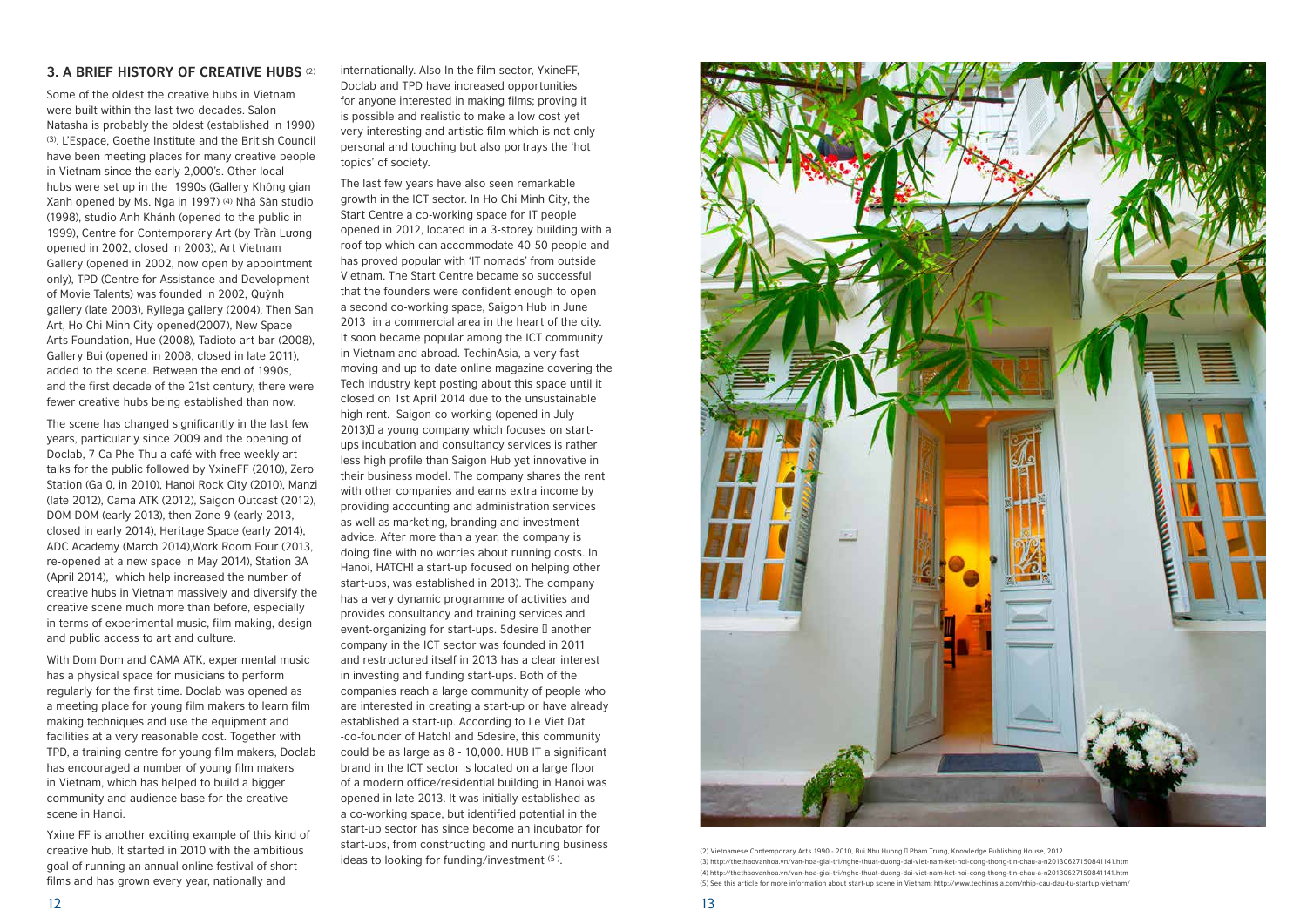

#### **4. The impact creative hubs are having in the local context More access to art and culture, means better personal development**

Creative hubs create a welcoming and safe environment where people meet, exchange ideas and challenge their own boundaries. The more open and creative the environment is, the healthier it is for each individual to express themselves and to be themselves. "Life Art has changed my life. I am happier and more confident about who I am now", said Yoon Chi, a class member of several Life Art' personal development courses. Life Art is a social enterprise focusing on using the arts as a medium of self-understanding and development.

Galleries, studios, and all other types of creativity related spaces and platforms can be categorized as a creative environment. If there are more of these facilities, more people will have the opportunity to explore themselves and to improve their lives.

shoppers who want to buy 100% local high quality authentic handmade designs and for tourists who want to experience the authentic emerging local art & culture scene.

In terms of public access to art and culture, the most obvious and recent example is how Zone 9, the biggest creative hub which could accommodate thousands of people become a meeting point for the youth of Hanoi. Before zone 9, there was no other focal point of its kind. Zone 9 was an interesting complex with 60 business employing about a 1,000 people, including shops, restaurants, 'bia hoi' (cold draught beer restaurants), music cafés, a late night bar, and even a car wash, some dance and yoga studios, photography studios, architect's offices, art galleries and "cool" creative well known people's houses. Since its opening in early 2013, it became a meeting point for thousands of young people and expats in Hanoi. The opening night of BarBetta 2  $\Box$  a big communist/industrial style night club in Zone 9 attracted over a thousand people.

Many young people adopted zone 9 as their entertainment space and a home for creativity.

#### **Changing the city's identity**

Station 3A is another significant example of how art can contribute to the development of a city. 3A is located right in District 1 Ho Chi Minh City, the commercial and administrative centre of the city where a large number of international visitors come and stay. Before 3A, the area was occupied by some 'fish and sushi' restaurants and remained insignificant until it was turned into an art zone. Now it has become an interesting destination for artists,

#### **Creating more jobs**

Each creative hub (big or small) provides jobs. With about 60 businesses and more than 1000 staff, Zone 9 was probably the biggest creative collective so far in Vietnam.

#### **Inspiring creativity and networking**

Even though Zone 9 closed, inspiration for creativity spread and became stronger than before. The former founders of Zone 9, Tran Vu Hai and Doan Ky Thanh have founded another 'After Zone 9 X98, (with a similar business model) was set-up and their dreams continue to grow. Doan Ky Thanh is very excited with the new location which is close to the old Zone 9. He and his friends have named the location "Creative City". Their wish is to turn the tall building (about 10,000 m2) into a hub of creative related offices and businesses e.g. architectural offices and interior and fashion design studios. The project has attracted a growing number of collaborators. Tran Vu Hai said there are already more new businesses involved in this project than the old one, which means the idea of a creative space has become more popular and inspiring for people. That also means the network of creative people and businesses is becoming larger, which contributes significantly to the development of society.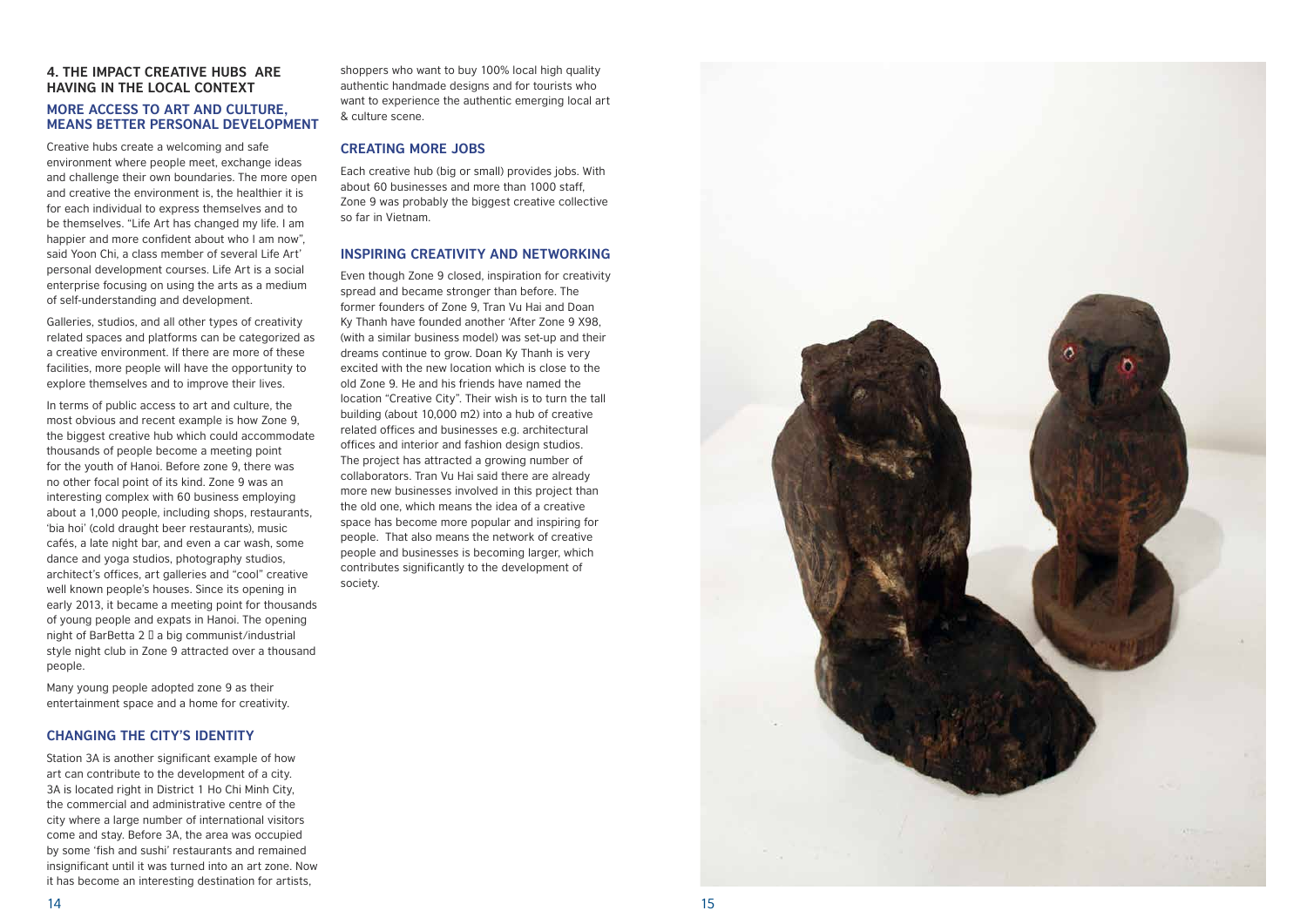#### **5. Creative people - who are they?**

A growing number of young people who absorbed and benefitted from the change are now creating change themselves. They contribute significantly to the creative scene in Vietnam which is now becoming more and more diverse and exciting.

There are common characteristics of these creative people i.e. exposure to western culture and the ability to keep up with the modern technology.

The majority of creative hub founders are between 20 to 50 years old which means they were born in the 1960s  $\Box$  1990s. This generation has benefited from the open market economy which imported and exported cultures into and from Vietnam. This is a great opportunity for the new generation to learn about other cultures and to communicate through arts.

Nha San studio was founded by Mr Nguyen Manh Duc and curator Tran Luong in 1998 (6). Tran Luong (b.1960) is one of the first young artists of Vietnam who gained his reputation internationally for making contemporary art, rather than war/propaganda art after Doi moi. It is possible to say he belongs to the first generation of contemporary artists who laid the foundation for the contemporary art scene in Vietnam. Nha San was the only exciting hub for Vietnamese contemporary artists for several years until the art scene became more diversified with more hubs opening in the 2000's. Thanks to Nha San, a number of artists were inspired and became successful not only inside Vietnam like Nguyen Minh Thanh, Truong Tan, Nguyen Manh Hung but internationally. In 2010 Nha San was under pressure to stop all its activities by the local authorities. After a few years in silence, in 2013 the latest generation of Nha San studio took over the 'mission' to continue Nha San under a new format called "Nha San Collective" which gathers a younger group of artists who contribute greatly to the art scene with regular exhibitions and art talks.

In the ICT sector and especially among the start-up community, there is a generation of young ambitious entrepreneurs who started their careers very early. Jason Khai Hoang  $\Box$  the co-founder of Saigon Hub is in his early 20s. Three of the four founders of HATCH! programme are under 25 years old. One of the co-founders of Saigon Co-working was also under 25. They all act and speak very passionately about their businesses.

The ICT sector provides vast opportunities for those who want to work hard and be independent and



young people working in the sector are changing the common perception of Vietnamese society about businesspeople. The new entrepreneurs are no longer described as 'a middle aged man in his 40s or 50s wearing a suit and carrying a black briefcase'. In fact, ICT entrepreneurs are quite relaxed. Most of them wear glasses, shorts and T-shirts while talking business firmly and confidently using all the 'current business terms' which affirms that they are really into their profession. Their confidence and passion are becoming a source of inspiration that encourage many other young people to pursue their dreams and try to implement their business ideas with more confidence and less dependency on their parents or any other source of help.

With new technology and social media like Facebook and Twitter, it is easier and faster than ever to get connected and share ideas and be open about everything in life. Social media has been changing people's way of life all over the world and Vietnam it is no exception. The new possibilities and the vast access to information and communication have brought a whole new world of choice for



people who want to reach big goals from modest beginnings. ICT has become the launch pad for start-ups, both for people with an idea for a start-ups and those already in business but with ambitions to develop it further. This is the kind of business where the medium to success is not about how much money you have to invest in the business, but more about how smart and unique the business idea is. One example of a success story in the sector is 'Flappy Bird' a simple mobile game developed by 29 year old game developer Nguyen Ha Dong, which without any marketing, was a global sensation becoming the No. 1 free Apple Inc. (AAPL) iOS app download in 137 countries, according to App Annie Ltd., an analytics and marketing service (7). It was also the top free Google Inc. Play download in 33 countries." (According to Bloomberg) (8). It was the first time in history that a mobile game created by a Vietnamese became such a success and that is why Flappy Bird and its creator became a source of inspiration and encouragement for IT people in Vietnam. "I deeply admire Nguyen Ha Dong", the former CEO of FPT a leading company in the IT sector in Vietnam said during a press interview (9).

(6) http://nhasanstudio.org/web/index.php?id=203 (7) www.thanhnien.com.vn/pages/20140206/chang-trai-viet-game-flappy-bird-gay-sot-toan-cau.aspx (8) http://www.bloomberg.com/news/2014-08-22/flappy-bird-creator-dong-nguyen-offers-swing-copters-game.html (9) http://cafebiz.vn/nhan-vat/cuu-ceo-fpt-nguyen-thanh-nam-toi-cuc-ky-nguong-mo-nguyen-ha-dong-20141015111723469ca48.chn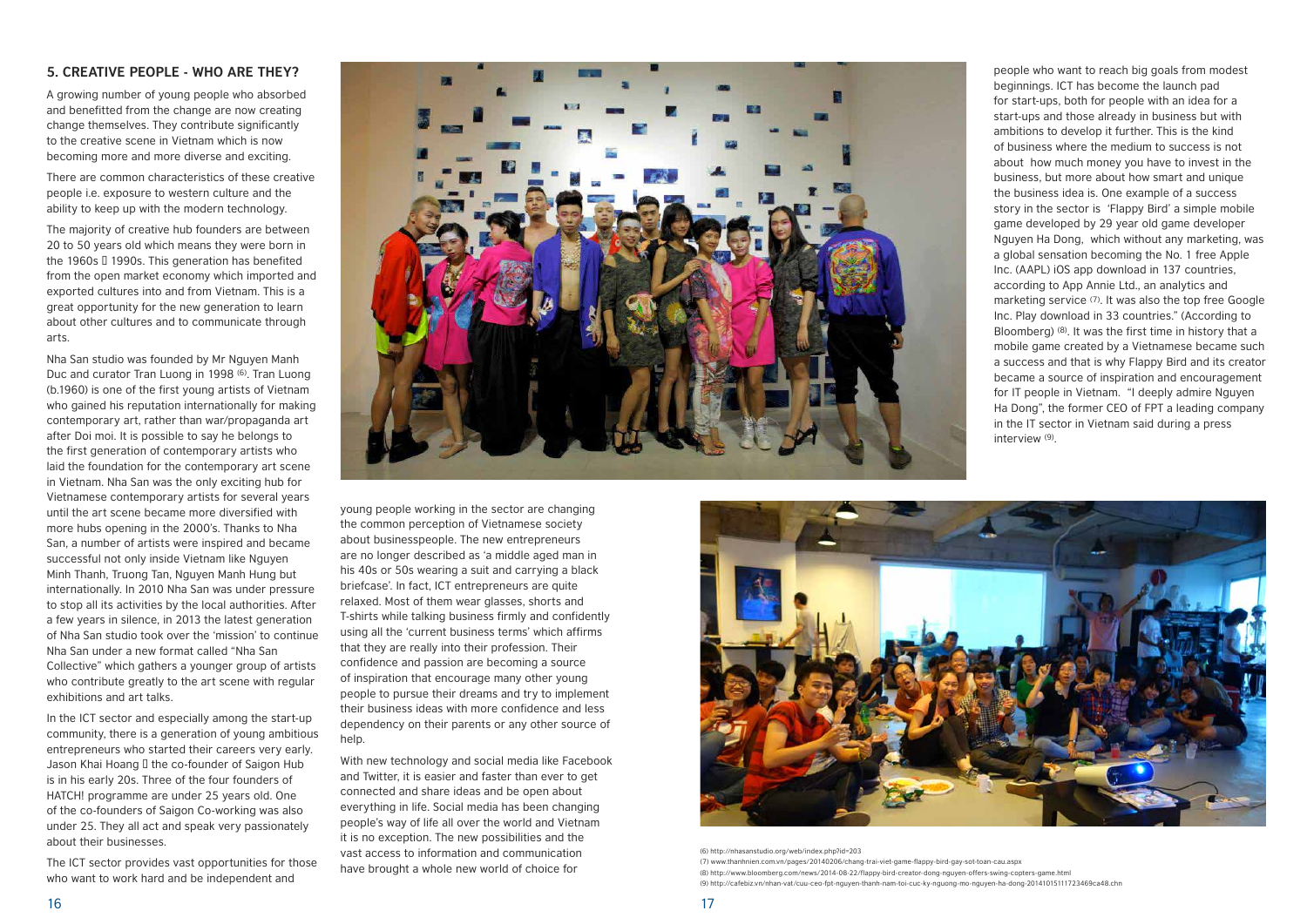

#### **The foreign factor**

Many founders of creative hubs have connections with western culture through studying abroad, working for foreign companies, or taking part in cultural exchange programs. There is no-doubt that their creativity has been inspired by western culture either through their studies or connections with foreign partners.

For Phan Y Ly, the founder of Life Art, a social enterprise using art for community development had an encounter with a foreign cultural experience which changed her life forever. She was working for an NGO when she discovered a workshop about Arts for Development, a new educational theory and practice using arts as a medium to help learners develop themselves from within. The workshop was arranged by the British Council in Vietnam in 2003 and inspired her to apply in 2004 for a master degree in Arts for Development in the UK. In 2010, she founded Life Art to apply her knowledge and pursue her dreams of community development.

Tuan, co-founder of Work Saigon said "I wanted to create a co-working space because I had been to a co-working space in Dubai, and I wanted to do something similar". Work Saigon is now a beautiful co-working and creative space with a swimming

## SUPPORT for CREATIVE **HUBS**

pool, an organic garden, stylish work spaces and studios, and a charming café and restaurant. Tuan set up a partnership with a French colleague, Laure Chevallier who he had worked with for an advertising company in Dubai and where Tuan got the inspiration for Work Saigon.

> **Sustainability** is the goal of all creative hubs. Young creative hubs founders are very keen to learn how to keep their "dream" sustainable. At the moment it is hard to say which creative model will survive better in Vietnam because all the hubs are very new. Some non-profit hubs rely on funding resources or voluntary donations (Doclab, TPD, Together Higher, Nha San Studio, Ga O, Dom Dom, CUCA). Some other hubs are partly business oriented (Hanoi Rock City, CAMA ATK, The Onion Cellar, Life Art, Heritage Space, Station 3A), and many hubs are structured as self-funding (Hanoi Design Centre, Work Room Four, HubIT, HATCH!, 5Desire).

Saigon Hub was inspired by 'THE HUB' a famous chain of co-working spaces in many cities across the world. Jason Khai Hoang, one of the co-founders and his friends visited THE HUB in Singapore and they wanted to open a similar space in Ho Chi Minh City. The other co-founder, Christopher Quang Zobrist, is a young Vietnamese-American businessman. ADC Academy was founded by Ta Minh Trai and four other friends, almost all of them had studied abroad. The three co-founders of Manzi : Vu Tram, Giang Dang (who resigned from Manzi in May 2013) and Bill Nguyen have close experience with foreign cultures. Ms Vu Tram had worked as a cultural officer for the British Council, Mr. Giang Dang is a researcher who lived abroad for many years. Bill Nguyen studied visual arts in the UK.

> **Self-funding** is becoming the only practical choice for many creative hubs. Unlike the 1990's or the 2000's when the new creative hubs and art projects benefited from foreign aid and support, far fewer creative hubs have the opportunity to receive funding from foreign cultural institutions due to the fact that many funding sources had been withdrawn as a consequence of the global economic crisis. At the same time the economic growth of Vietnam provides more room for creativity to bloom and foreign donors decided it was the right time to stop sending grants to Vietnam. This change means that creative hubs need to look for new ways to survive.

And there are many more examples of 'the foreign factor', there is no doubt that western influences are very important, or put another way, it is the crosscultural exchange experiences that inspired many creative hub founders.

#### **What they need?**

Ms. Vu Tram, the co-owner of Manzi said her wish was to make Manzi completely independent from external funding sources. Tram wants Manzi to be successful enough to make a profit so that she and fellow co-owner Bill Nguyen can re-invest the profit into organizing cultural events. The owners have not been able to pay themselves a salary since the opening in late 2012, so there is still a long way to go for Manzi's owners to make their dream come true.

Station 3A owner, Ms. Do Thi Tuyet Mai said she wanted Station 3A to be self-sustaining because; "In fact, among the art community, there was kind of laziness and dependency on funding and offerings. In the past, there was good funding, for example Saigon Open City was a funded project, but now there is no such opportunity. Additionally, it will be difficult to rely solely on funding from foreign cultural agencies like the British Council or the Goethe Institute because their resources are quite limited. I know it is not easy to look for investment either, because all investors have their own agenda and what they want is to promote their own culture".

Creative hubs set up since the 2010s are most likely to fund themselves but the questions regarding sustainability remain the same; How long they can they carry on? What are the skills and business models they need to remain self-sustaining?

It is important for young creative hub founders to learn from more advanced creative industries about successes and also failures and to decide what models and business structures can be applicable to the Vietnamese context.

The major challenges and requirements suggested by creative hub founders are listed below: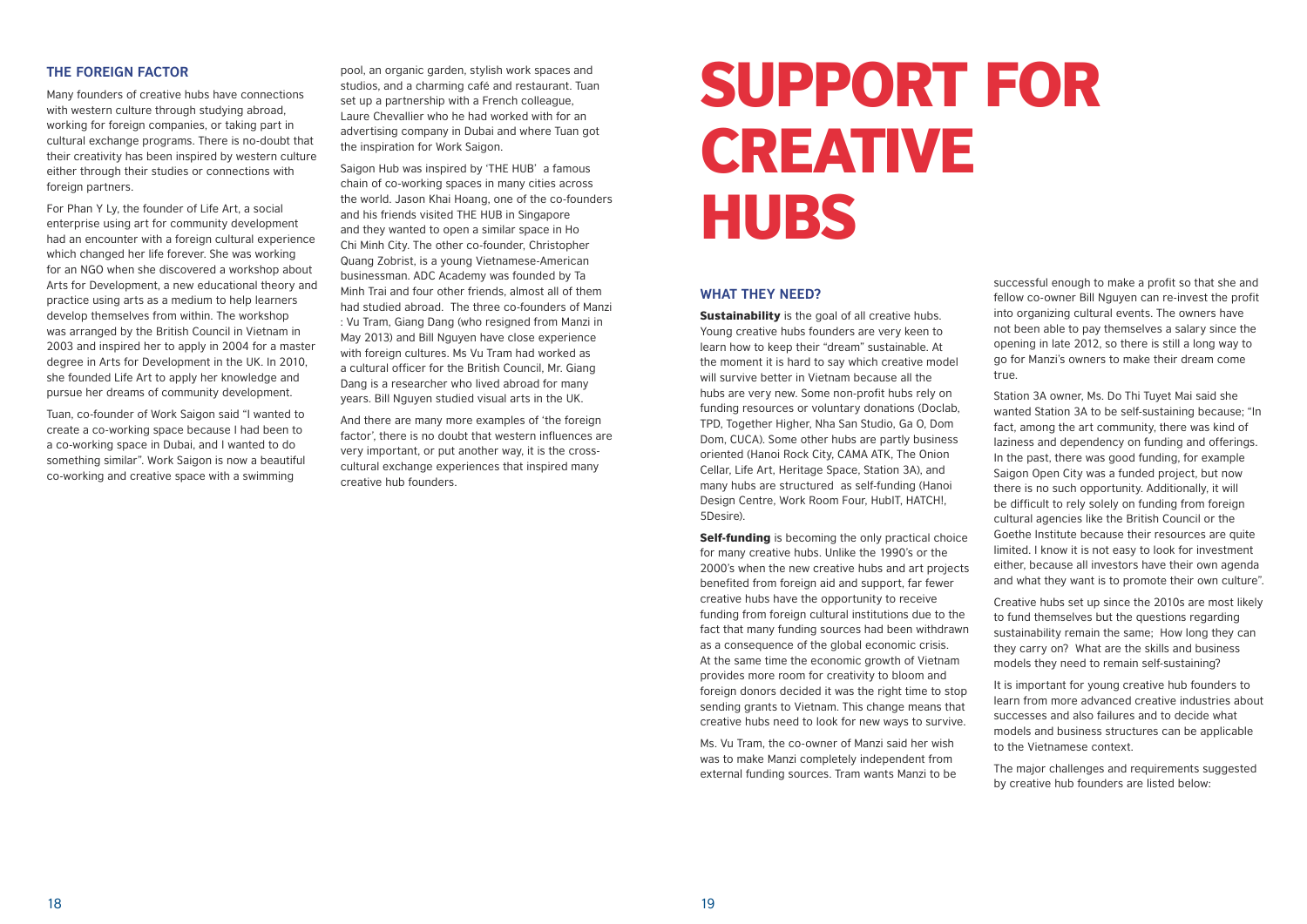

#### **1. STABLE AND SUPPORTIVE LANDLORDS/ authorities**

#### **The "classical" or " default" CHALLENGE FOR MANY CREATIVE HUB FOUNDERS IS UNSTABLE LANDLORDS/ unsupportive authority.**

Saigon Hub failed to earn enough income to cover its expenses. The major challenge was the high rent and after nearly a year in operation, it was closed on 1st April 2014. Zone 9 was forced to close down because of its uncertain legal status. Tran Vu Hai owner of Bar Betta one of the first businessmen to move into Zone 9 said it was complicated to rent a space because it was unclear who owned or had rights to use the space). Tadioto the art bar and meeting places for writers, journalists and musicians in Hanoi had to move 3 times (from Trieu Viet Vuong to Truong Han Sieu, then to Zone 9, and now to another location on Tong Dan street), all because of the classic landlord issues. Station 3 A, an exciting new cultural space in Ho Chi Minh City is under a 2-year lease which might be too short for a space to develop its reputation and become a popular destination for cultural visitors from Vietnam and overseas, especially as it's likely to take quite a long time for Vietnam to become a developed market for local artists. Why might the lease be too short? Heritage Space owner, an experienced entrepreneur, gives herself 5 years to invest in the project and hopes then the space will able to sustain itself and become a popular destination for artists and cultural people.

Saigon Outcast founder, Ms. Doan Phuong Ha is of the opinion that it is very time consuming and expensive to apply for the necessary permits for cultural events. She finds the application process tricky because it is always unclear how to do it properly and she often receives inconsistent advice from the authorities. For a single event, she is usually required to apply for different types of permit and to get things done, she has to pay the authorities 'to ease the process' (tiền bôi trơn).

#### Researcher's comment

\* It might be helpful to change the mind-set of art authority from "xin-cho" (begging - offering) to a service for which a fee is paid.

\* Short term solutions: A free training program for landlords and local authorities including the police of the cities/districts/towns about the value of cultural activities and outlining the reasons why they should be supportive. Some encouragement for landlords and local authorities may help, for example: Certificates or Medal of Honour for supportive landlords.

\* Long term solutions: Policy advocacy; Reducing the tax liability for landlords who rent out space for cultural hubs.



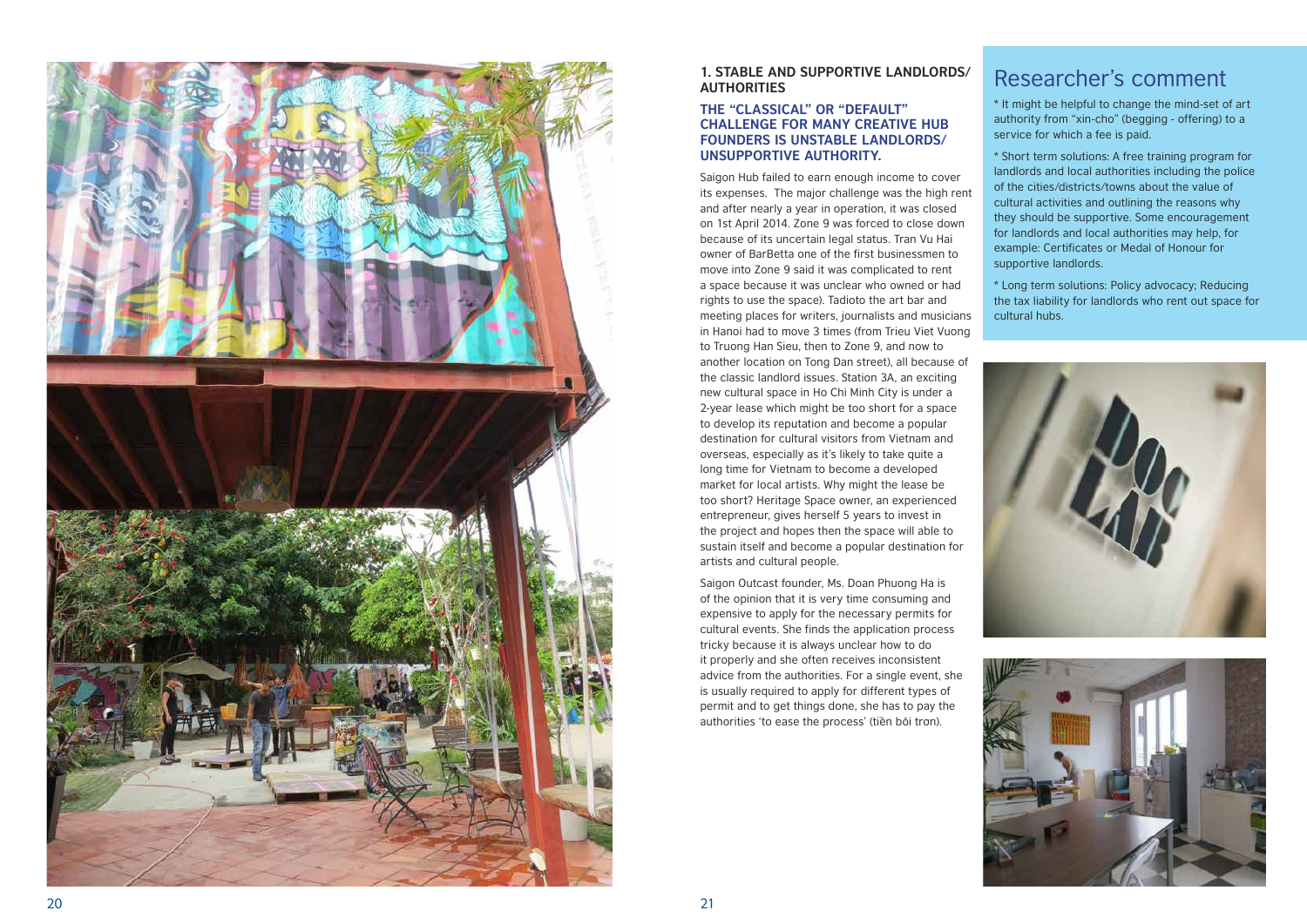#### **2. Skills training**

#### **Management and business skills**

Many creative hubs started from an individual's or small group's dream e.g. Manzi, Hanoi Rock City, Saigon Outcast. Most founders have learnt from practical experiences, which is very helpful but also potentially expensive as the chance of wasting time and resources is higher than those who are professionally trained with efficient management and business skills.

Manzi is struggling to survive and has not made any profit even though it seems that the founders have tried their best to raise income and funds from a café, an art gallery and souvenir shops, all in an elegant white building located in a pleasant area of Hanoi.

While Saigon Outcast makes enough money from selling drinks to support its staff costs and the income is insufficient to pay the founders a salary. Saigon Outcast founder, Ms Hà would rather not have to divide her time between Saigon Outcast and her other job as a freelance video game and event producer. Ha invested all her savings in Saigon Outcast and her dream is to be able to focus 100% on Saigon Outcast and for it to make enough money for her to live on.

ADC Academy founder Ta Minh Trai said they need to develop groups of trainers with a business mindset, this will help fill the educational gap in design schools in Vietnam where the curriculum has almost no connection with the real market (10).

Skills can be very basic. As Truong Minh Quy, co-artistic director of Zero Station (Ga 0) said he needs training in Administration, Human resources (HR) and Finance (accounting) to be able to manage the space effectively.

#### **Art business skills (for creative hubs about visual arts)**

#### (Art administration, art critic, curating, art marketing)

Ms. Do Thi Tuyet Mai, owner of 3A Station insisted that it is essential to educate more creative hub owners in art business/art management in order to make the relationship between the artists and the market more professional. "In Vietnam, there are too few people with art management skills, and without these skills, simple jobs can become very complicated".

Ms Mai said the only thing artists should focus on is to making art, the rest should be taken care of by art business professionals. "Everything is marketable", Ms. Mai stated, "The only thing that matters is the story you have to tell about it", she added.

"It is necessary to build a generation of art managers who are experienced in selling art, administration including applying for permits and working with the art authorities, working with different personalities, reviewing artwork, curating exhibitions, as well as describing and explaining works of art. The art manager must have many different skills to be able to change the art environment in Vietnam and keep the art scene on track".

Ms Mai is worried that if there are too few people with professional art business skills, the Vietnamese art market will remain behind and indeed be excluded from the global scene.

#### Researcher's comment

Support for education in art management/business could be provided by offering scholarships to the hub owners to study art management in the UK or by organizing training courses in Vietnam for local galleries/art dealers and creative hub owners.

#### **3. Financial support & Investment**

Ta Minh Trai, co-founder of ADC Academy said payments from students at ADC Academy covers operational costs for 6 months but the balance must be covered by ADC founders; however after a year, ADC will need more investment. Hatch! a startup specialising in 'incubating' other start-ups is in the same position and is now looking for additional funding. HubIT founder, Bobby Liu and 5Desire founder Ms. Nguyen also said they would welcome more funding/investment to be able to incubate more start-ups. Another possible type of investment would be to co-create an investment fund, as suggested by 5Desire.

"Financial support could be funding for an exhibition, an event, or a programme", said Ms Minh, Heritage Space owner. She also said "there are many different forms of support and these can be packaged together for specific projects or ideas.

#### **4. Networking/Idea exchange/ Consultancy**

Many creative hub owners like to learn from experts and colleagues via workshops or networking/match making events. Saigon co-working would like to have workshops with ICT experts to share and exchange experiences. 5 Desire thinks it would be a good idea to invite experts/partners/companies from the UK to Vietnam to give workshops/talks for the community about start-ups skills and to share experiences.

Hatch! and 5Desire would like to be supported in match-making with investors/funds HubIT owners want to attract UK companies to invest in Vietnam which is seen as a potentially large market with cheaper yet very talented labour pool.

ADC Academy wants to connect with investors and businesspeople so that they can support the academy and train ADC's students by "matchmaking" them with companies so that the students can gain further experience and be better able to sell themselves to potential employers.

#### Researcher's comment

It is important to connect people from the creative and business sector to explore all possible ways to collaborate with each other. Conferences, crosssector meetings, experience sharing, and case study trips should be organized to provide an inspiring environment for creativity and projects. There should be some real projects resulting from these networking events and these projects should be funded or supported by the British Council.

#### Some ideas for networking

\* A workshop about self-funding creative hubs. Work Saigon and Saigon Co-Working are good examples; Work Saigon raises enough income to cover expenses including its owner's needs and Saigon Co-Working makes money from providing services such as accounting, administration and consultancy services for the co-workers.

\* A real project: ADC Academy can work with Hanoi Design Centre to solve challenge of finding suitable local designers. The art and craft exporting business lack good local designers which makes it costly for Vietnamese companies because they have to hire foreign designers to make sure their products fit in the western market.

\* A workshop focussing on how to work with local authorities: Tadioto, Zone 9, Station 3A could share experiences about how to deal with changes/ authorities.

\* A creative project where 'technology meets beauty': ICT people working with visual artists (film makers, designers, animators, photographers and artists) For example: http://www.cinemadellarte.dk/ (This project won the National Creative Business Cup in Denmark in 2013 for their innovative use of technology to make real time animation).

\* A conference to introduce and connect all creative hubs together - an opportunity for them to meet, to share ideas and to build an action plan together in order to build a stronger and bigger creative community.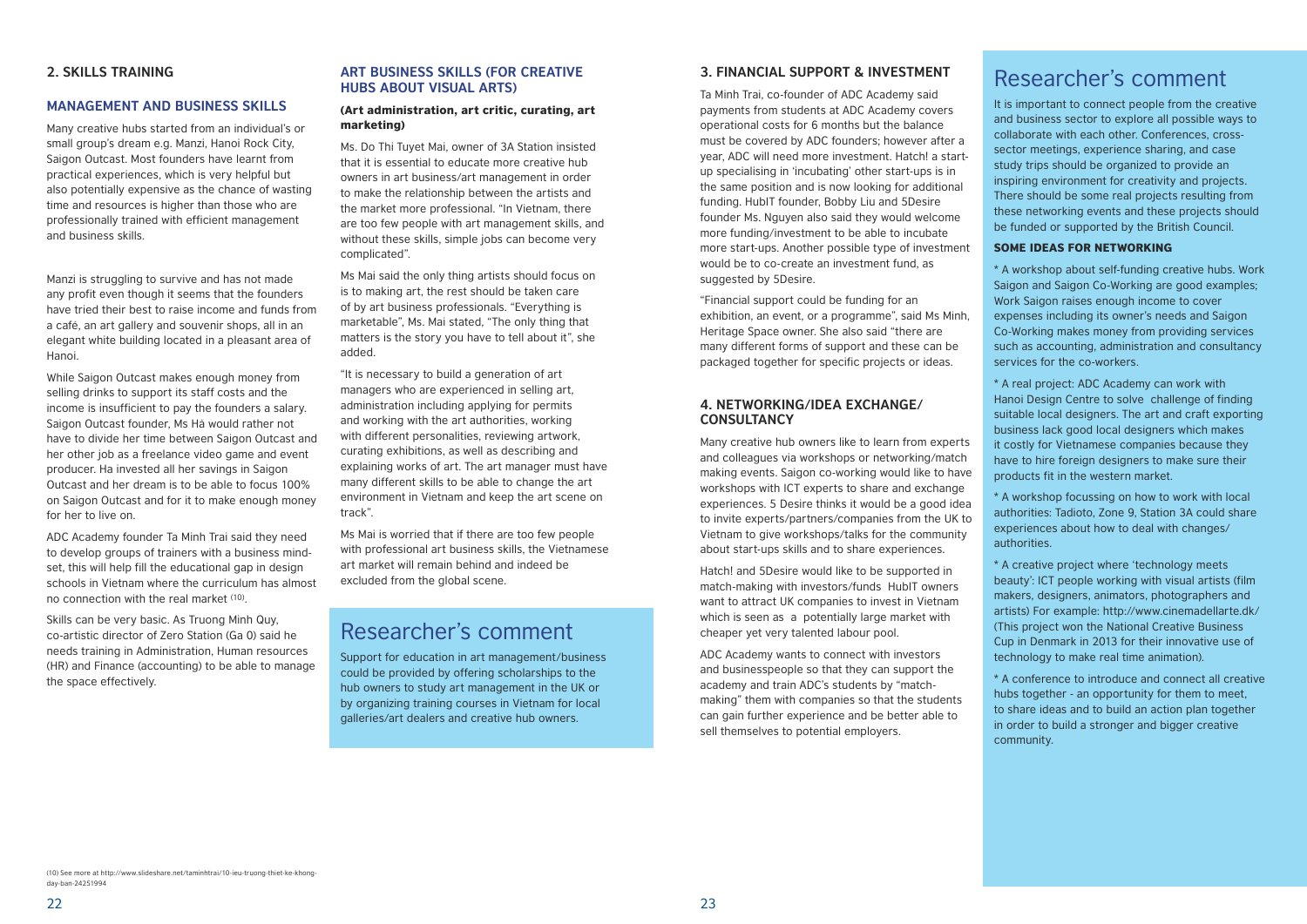#### **5. Communication support**

#### Promoting the mentality of co-working

Co-working hub owners believe that this way of working is an inspiring and effective solution for freelancers. As the number of freelance workers is increasing globally, there is potential to develop more co-working space. Bobby Liu from HubIT believes "more people need to know about the value of co-working/networking".

hub's activities is an area where Heritage Space would like to have more support. At the moment there are many creative hubs using Facebook as the key medium for marketing their own events.

#### PR and Communication to promote creative

### Researcher's comment

PR and communication in this context should be viewed from a broader perspective. It is about promoting creative industries and developing a market which provides consumers for art and culture and an environment that embraces and understands the value of creativity.

#### **6. Other kind of support**

#### Infrastructure and material support

Many creative hubs would welcome support in practical areas such as expanding or restructuring the physical space or providing better facilities. Saigon Hub wants to restructure their premises by dividing the space into a social area with entertainment like table tennis or billiards and a working area to provide more space for Vietnamese co-workers to relax and chat so that they can open up a little bit more and work better with each other. ADC Academy would like to have more new design books for their library. At the moment they have a bookshelf in the corner of a class room, most of the books were donated by ADC's owner. Work Saigon has a library space but very few books. Ga O's co-director needs a more powerful computer to edit their films. He would also appreciate funding to cover their project assistants travel and food expenses. HubIt needs a private phone booth for the co-workers to make phone calls in privacy. Saigon Outcast's founders would like to improve their premises and make the best use of it by working with an interior designer to re-design the space.



## A few last WORDS

This is an exciting new period for the creative scene in Vietnam. The main players are now the young creative hubs set up or relaunched in the last 5 years. They are contributing significantly to the development of the country and they inspire millions of people. Compared to their predecessors, they have become much more independent in term of self-sustainability. They are able to connect with the broader community thanks to economic development, globalization and the advantages of the internet.









However, these young creative hubs are still inexperienced in terms of developing their businesses and ensuring a long term future. It is important to create a helpful environment for them to grow. It is necessary to build a stronger and more helpful society around them in which local authorities are supportive and understanding; and there are more consumers for arts and creativity, and more support for the sector in terms of funding, investment, skill training and co-working.

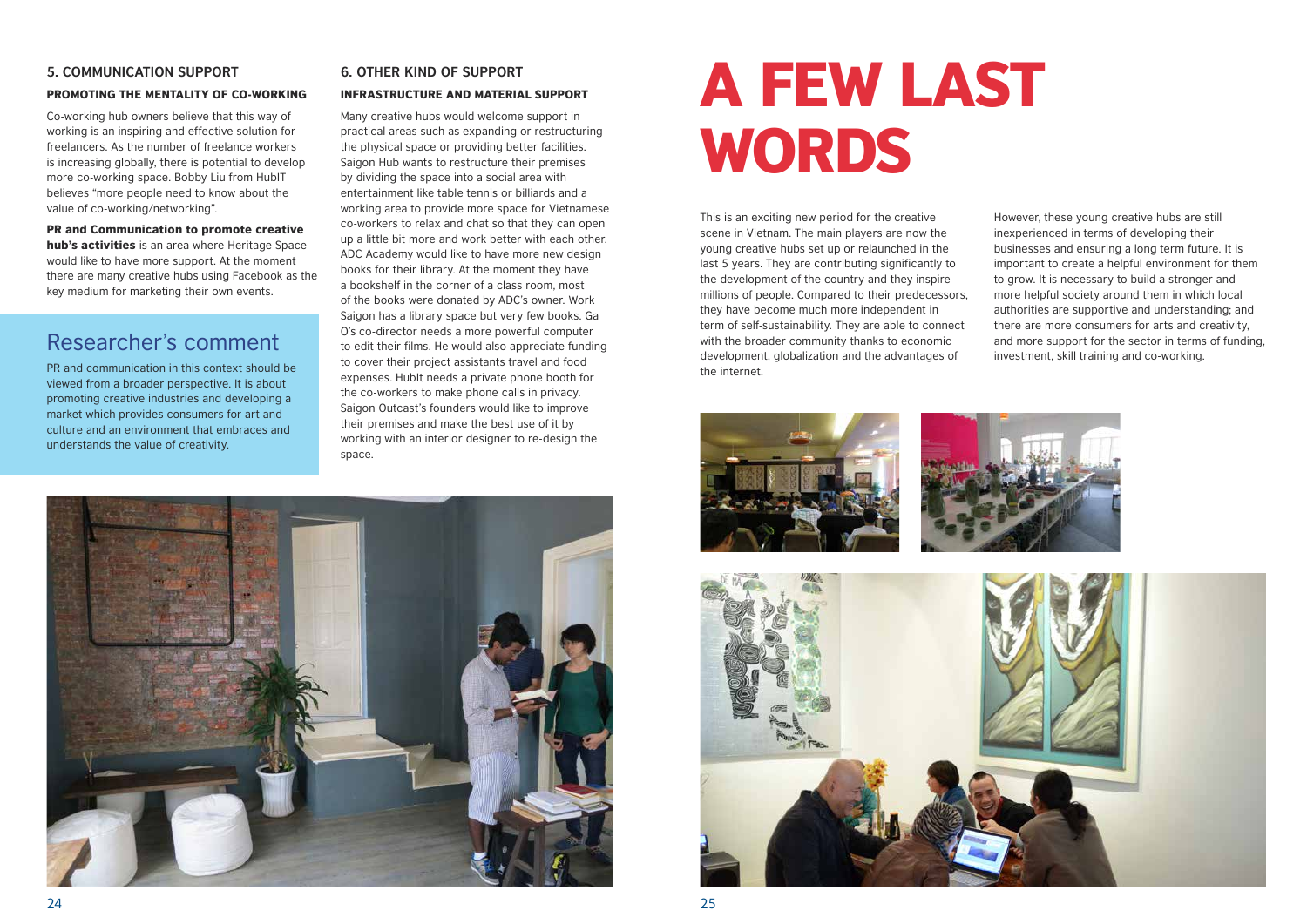## List of Creative Hubs in Vietnam

| NO.            | <b>SPACE</b>                         | <b>ACTIVITIES</b>                                                                                                        | <b>WEBSITE/ FACEBOOK</b>                                      | <b>ADDRESS</b>                                  |
|----------------|--------------------------------------|--------------------------------------------------------------------------------------------------------------------------|---------------------------------------------------------------|-------------------------------------------------|
| 1              | Heritage Space                       | Exhibition, art talk, music<br>show, library, art shop,<br>fashion boutique                                              | www.facebook.com/<br>HeritageSpace                            | Dolphin Plaza,<br>28 Tran Binh<br>Street, Hanoi |
| $\overline{2}$ | Manzi                                | Gallery, exhibition, art<br>talks, performance, art<br>shop, café&snacks                                                 | www.facebook.com/<br>manzihanoi                               | 14 Phan Huy Ich<br>Street, Hanoi                |
| 3              | <b>CUCA</b>                          | Art courses and art talks<br>for local community                                                                         | www.facebook.com/<br>cucavietnam                              | No fixed space                                  |
| 4              | <b>BlackBox</b>                      | <b>Experimental Theatre,</b><br>music shows, art<br>workshops, dance<br>classes, art for personal<br>development classes | www.facebook.com/<br>blackboxvn                               | 56 Nguyen<br>Khuyen Street,<br>Hanoi            |
| 5              | Nha San studio-Nhà<br>San Collective | Art studio, art<br>performances, art<br>festivals, café                                                                  | www.facebook.com/<br>NhaSanCollective<br>www.nhasanstudio.org | 24 Ly Quoc Su<br>Street, Hanoi                  |
| 6              | Hano Rock city                       | Bar, music shows,<br>art&culture events                                                                                  | www.facebook.com/<br>hrc.hanoi                                | 28/52 To Ngoc<br>Van Street, Tay<br>Ho, Hanoi   |
| 7              | <b>CAMA ATK</b>                      | Bar, café, music festival<br>and music events                                                                            | www.cama-atk.com                                              | 73 Mai Hac De<br>Street, Hanoi                  |
| 8              | <b>TPD</b>                           | Film classes and<br>workshops                                                                                            | www.tpdmovie.com.vn/cms2/                                     | 51 Tran Hung<br>Dao Street,<br>Hanoi            |
| 9              | <b>DOC LAB</b>                       | Film, photography,<br>multimedia workshop and<br>classes                                                                 | www.hanoidoclab.org                                           | 56 - 58 Nguyen<br>Thai Hoc Street,<br>Hanoi     |

### Ha Noi

| NO. | <b>SPACE</b>            | <b>ACTIVITIES</b>                                                                                                                         | <b>WEBSITE/FACEBOOK</b>               | <b>ADDRESS</b>                                                                                     |
|-----|-------------------------|-------------------------------------------------------------------------------------------------------------------------------------------|---------------------------------------|----------------------------------------------------------------------------------------------------|
| 10  | Dom Dom                 | <b>Experiment electronic</b><br>music workshop and<br>classes, music festival                                                             | www.facebook.com/<br>domdom.hanoi     | No fixed space                                                                                     |
| 11  | <b>Click Space</b>      | Co-working space,<br>networking events                                                                                                    | http://clickspace.vn                  | 76 To Ngoc Van<br>Street, Hanoi                                                                    |
| 12  | Hub.IT                  | Co working space,<br>networking, IT and<br>Mobile apps start-ups<br>consultantcy                                                          | www.facebook.com/<br>hublTasia        | <b>Tung Shing</b><br>square building,<br>2 Ngo Quyen,<br>Hanoi                                     |
| 13  | Hatch                   | Start-ups incubators and<br>acclerators, community<br>events                                                                              | http://hatch.vn                       | House 15 lane<br>150 Ho Ba Mau<br>lake road, Hanoi                                                 |
| 14  | Wunder Lab              | Co-working space,<br>networking                                                                                                           | www.facebook.com/<br>wunderlabvietnam | 35B Nguyen<br><b>Binh Khiem</b><br>Street, Hanoi                                                   |
| 15  | Hanoi Design<br>Center  | Working studio and<br>showroom of Vietnamese<br>craft products                                                                            | http://hanoidesigncenter.com/         | 91 Au Co Street,<br>Tay Ho, Hanoi                                                                  |
| 16  | <b>CHULA</b>            | A showroom of<br>contemporary fashion<br>design, an art space,<br>social hub for visual arts,<br>music performance and<br>film screenings | www.chulafashion.com                  | 43, Nhat Chieu,<br>396 Lac Long<br>Quan Street,<br>Hanoi, Vietnam                                  |
| 17  | Work room four          | Art, fashion and design<br>studio & classes,<br>exhibition, cultural events,<br>co-working space                                          | www.workroomfour.com                  | Packexim Build-<br>ing, Tower 1,<br>Floor 24, No<br>49, Lane 15 An<br>Duong Vuong<br>Street, Hanoi |
| 18  | Dao Anh Khanh<br>studio | Artist house&studio,<br>annual festival with<br>music, performance art &<br>installation                                                  | www.facebook.com/<br>daoanhkhanh      | No.7 alley 462<br>Ngoc Thuy road,<br>Gia Lam, Hanoi                                                |
| 19  | Đờ luých Art Bar        | Bar, café, occasionally<br>exhibition, music<br>performance                                                                               | www.facebook.com/DoLuych              | No.19b, lane 12<br>Dang Thai Mai<br>Street, Hanoi                                                  |
| 20  | The onion cellar        | Café, film screening, music<br>events                                                                                                     | www.facebook.com/<br>onion.cellar     | 170 Doi Can,<br>Hanoi                                                                              |
| 21  | X-98 a reborn Zone<br>9 | Café, restaurants, fashion<br>boutique, game studio,<br>animation studio                                                                  |                                       | No.98 alley<br>97 Hoang Cau<br>Street, Dong Da,<br>Hanoi                                           |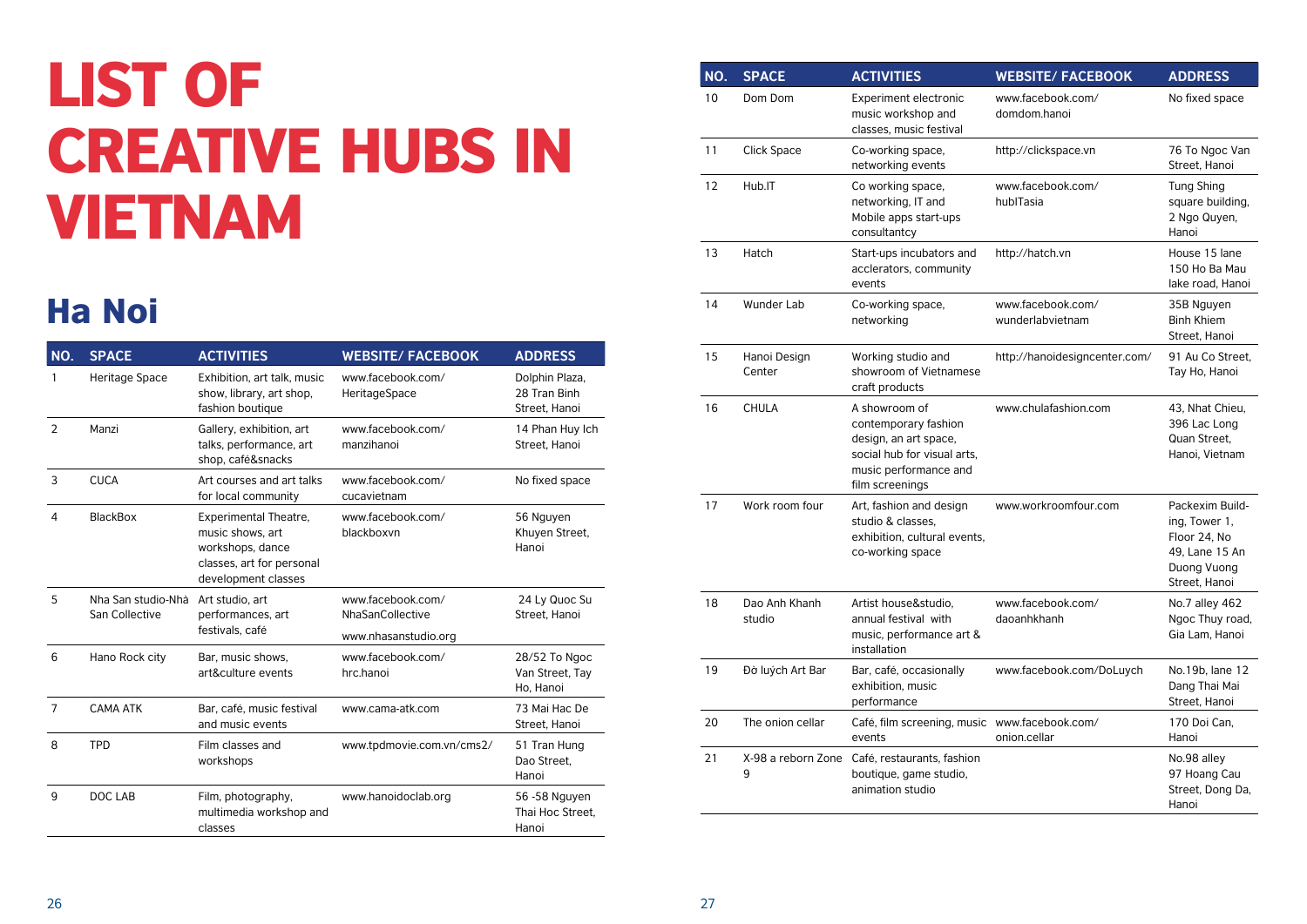| NO. | <b>SPACE</b>     | <b>ACTIVITIES</b>                                                                                                         | <b>WEBSITE/ FACEBOOK</b>        | <b>ADDRESS</b>                        |
|-----|------------------|---------------------------------------------------------------------------------------------------------------------------|---------------------------------|---------------------------------------|
| 22  | Zo project       | Focus on arts and craft,<br>showcase products made<br>from Dó paper (giấy Dó)<br>of Vietnam, communitiy<br>events         | www.facebook.com/<br>zoproject/ | 124 Au Co<br>Street, Tay Ho,<br>Hanoi |
|     |                  | <b>VIRTUAL HUBS</b>                                                                                                       |                                 |                                       |
| 23  | Hanoi Grapevine  | An online website sharing<br>all art and culture events<br>in Vietnam, occasionally<br>organiser of art exhbitions        | http://hanoigrapevine.com       | Virtual space                         |
| 24  | Andofotherthings | An online website<br>featuring art, culture<br>events, insight articles,<br>interviews about the art<br>scene in Vietnam. | www.andofotherthings.com        | Virtual space                         |

| NO.            | <b>SPACE</b>        | <b>ACTIVITIES</b>                                                         | <b>WEBSITE/ FACEBOOK</b>                                            | <b>ADDRESS</b>                                                                  |
|----------------|---------------------|---------------------------------------------------------------------------|---------------------------------------------------------------------|---------------------------------------------------------------------------------|
|                | <b>Station 3A</b>   | art gallery, fashion<br>boutiques, décor<br>furnitures and art, art fair  | www.nhaga3a.com.vn<br>www.alternativeartarea.org                    | 3A Ton Duc<br>Thang Street,<br>District 1, HCMC                                 |
| $\overline{2}$ | San Art             | art gallery and studio,<br>artist residency, art talks                    | www.san-art.org                                                     | 3 Me Linh Street,<br><b>District Binh</b><br>Thach, HCMC                        |
| 3              | Ga O                | art gallery and studio,<br>artist residency, art talks                    | http://thestartnetwork.org/<br>www.facebook.com/<br>thestartnetwork | Road 41, Lam<br>Van Ben Street,<br>District 7, HCMC                             |
| 4              | The Start Center    | coworking space,<br>networking for start-ups                              |                                                                     | 18bis/14 Nguy-<br>en Thi Minh Khai<br>Street, District 1,<br><b>HCMC</b>        |
| 5              | Work Saigon         | coworking space, café,<br>events, photo studio,<br>design classes         | www.worksaigon.com<br>www.facebook.com/WORKsai-<br>gon              | 267/2 Dien Bien<br>Phu Street, Dis-<br>trict 3, HCMC                            |
| 6              | Saigon<br>Coworking | shared work space, an<br>investment fund and<br>consultancy for start-ups | http://saigoncoworking.com                                          | 101 Cu Lao,<br>W.2, District Phu<br>Nhuan, HCMC                                 |
| 7              | SaiGon OutCast      | music events, graffiti, bar,<br>community events                          | www.facebook.com/SaigonOu-<br>cast                                  | 118/1 Nguyen<br>Van Huong<br>Street, W.Thao<br>Dien, District 2,<br><b>HCMC</b> |

| NO.           | <b>SPACE</b>                                             | <b>ACTIVITIES</b>                                                                                                           | <b>WEBSITE/ FACEBOOK</b>                             | <b>ADDRESS</b>                                                      |
|---------------|----------------------------------------------------------|-----------------------------------------------------------------------------------------------------------------------------|------------------------------------------------------|---------------------------------------------------------------------|
|               | <b>HUE</b><br>NewSpace Art<br>Foundation                 | A private art foundation/<br>Artist residency pro-<br>gramme founded by twin<br>artsit Le Ngoc Thanh & Le<br>Duc Hai        | www.newspacearts.com/                                | 15 Le Loi Street,<br>Hue City                                       |
| $\mathcal{P}$ | <b>HAI PHONG</b><br>Area 21                              | An old living quarter reno-<br>vated into a shoping and<br>entertaining area with art<br>shops, café, restaurant            | www.facebook.com/area21.hp                           | 21 Tran Phu<br>Street, Hai<br>Phong                                 |
| 3             | <b>HOA BINH</b><br>Muong culture art<br>house and museum | An private ethnic culture<br>museum and an art work-<br>shop space for contempo-<br>rary artists from Vietnam<br>and abroad | www.facebook.com/<br>baotangkhonggianvanhoa<br>muong | Tay Tien road,<br>Hoa Binh city,<br>Hoa Binh prov-<br>ince, Vietnam |

### Ho Chi Minh City Other Cities

| NO.                 | <b>SPACE</b>   | <b>ACTIVITIES</b>                                                                   | <b>WEBSITE/ FACEBOOK</b>            | <b>ADDRESS</b>                                                                                      |
|---------------------|----------------|-------------------------------------------------------------------------------------|-------------------------------------|-----------------------------------------------------------------------------------------------------|
| 8                   | ADC academy    | Art and graphic design<br>educational center,<br>networking and<br>community events | http://adcacademy.vn                | 3rd floor, MH<br>building, 728-<br>730 Vo Van Kiet<br>Street, District 3,<br><b>HCMC</b>            |
| 9                   | Ca Phe Thu Bay | Every Saturday art talks<br>about all subjects for the<br>community                 | www.o.facebook.com/caphet-<br>hubay | <b>Trung Nguyen</b><br>Coffee, 19B<br>Pham Ngoc<br>Thach Street,<br>W.6, District 3,<br><b>HCMC</b> |
| <b>VIRTUAL HUBS</b> |                |                                                                                     |                                     |                                                                                                     |
| 10                  | YxineFF        | Annual short film festival,<br>internet base. Stop activi-                          | www.yxineff.com                     |                                                                                                     |

ties in December, 2014.